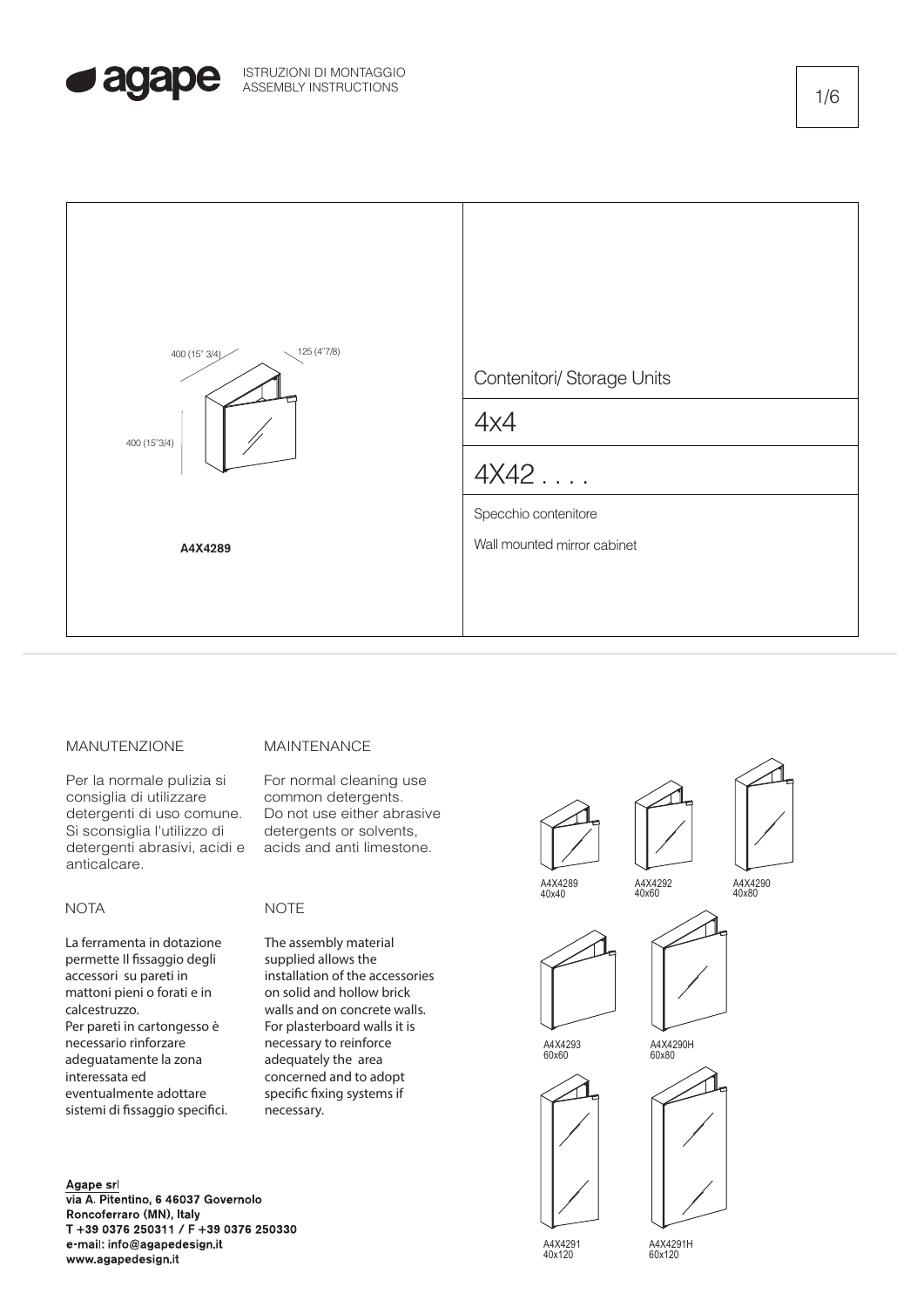

ISTRUZIONI DI MONTAGGIO ASSEMBLY INSTRUCTIONS

| 4x4   |                 | 7/6 |
|-------|-----------------|-----|
| COD.  | VERS.           |     |
| 06244 | 20060500/3 - SV |     |



CONTENITORE INSTALLATO STORAGE MOUNTED



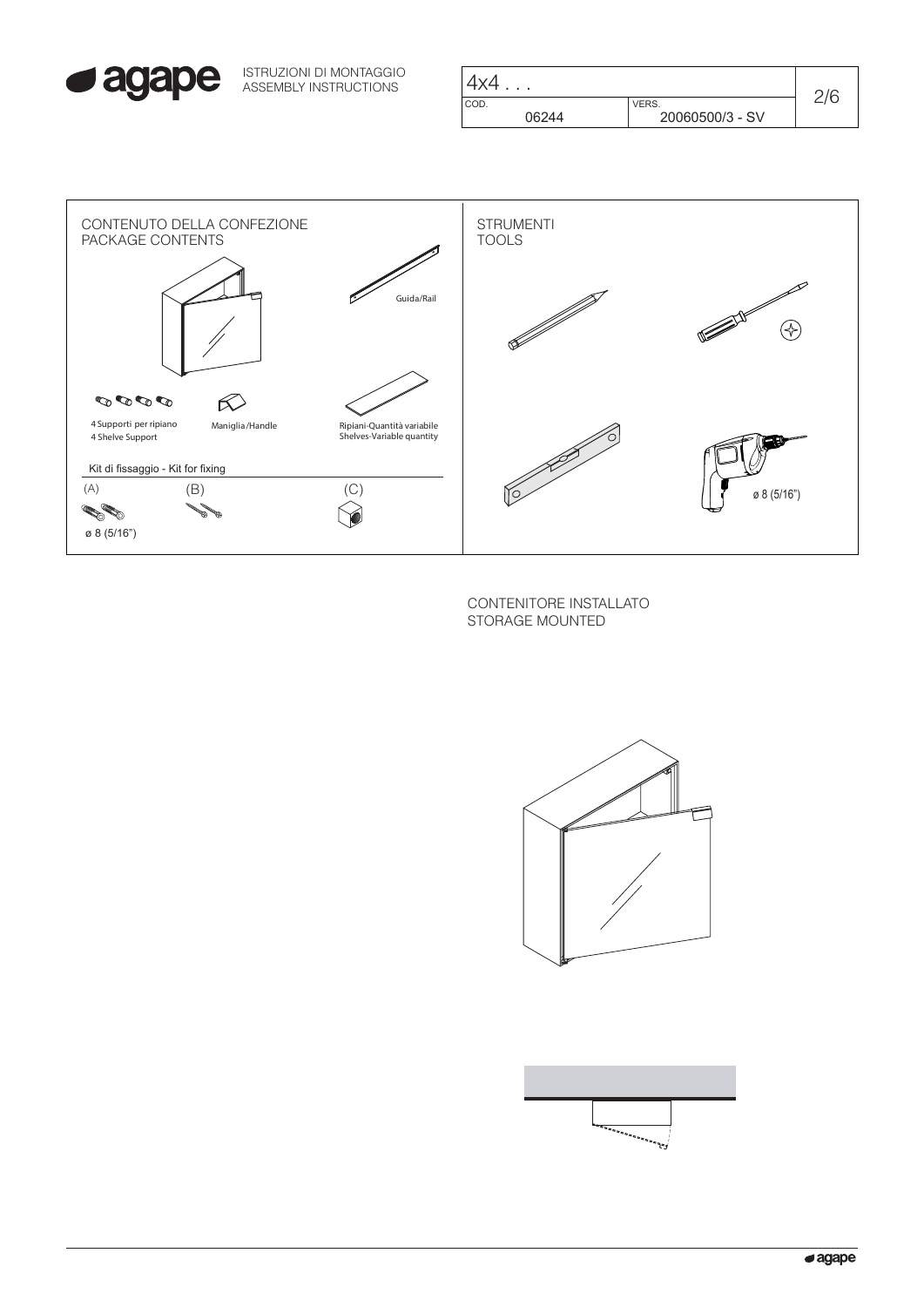

| ISTRUZIONI DI MONTAGGIO<br>ASSEMBLY INSTRUCTIONS | 4x4 | 216 |
|--------------------------------------------------|-----|-----|
|                                                  |     |     |

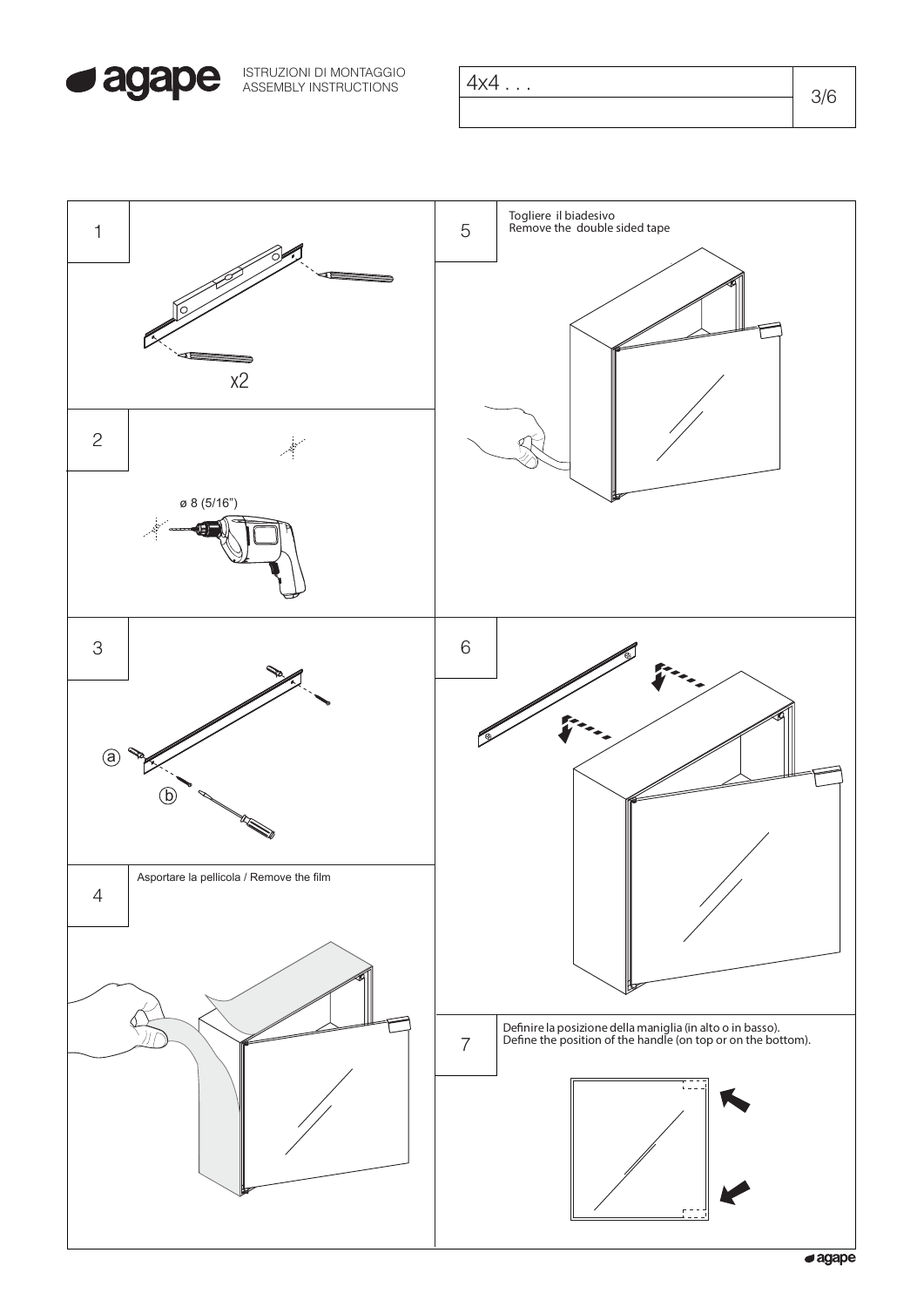

ISTRUZIONI DI MONTAGGIO ASSEMBLY INSTRUCTIONS

| 4x4 | 1/6  |
|-----|------|
|     | t/ U |

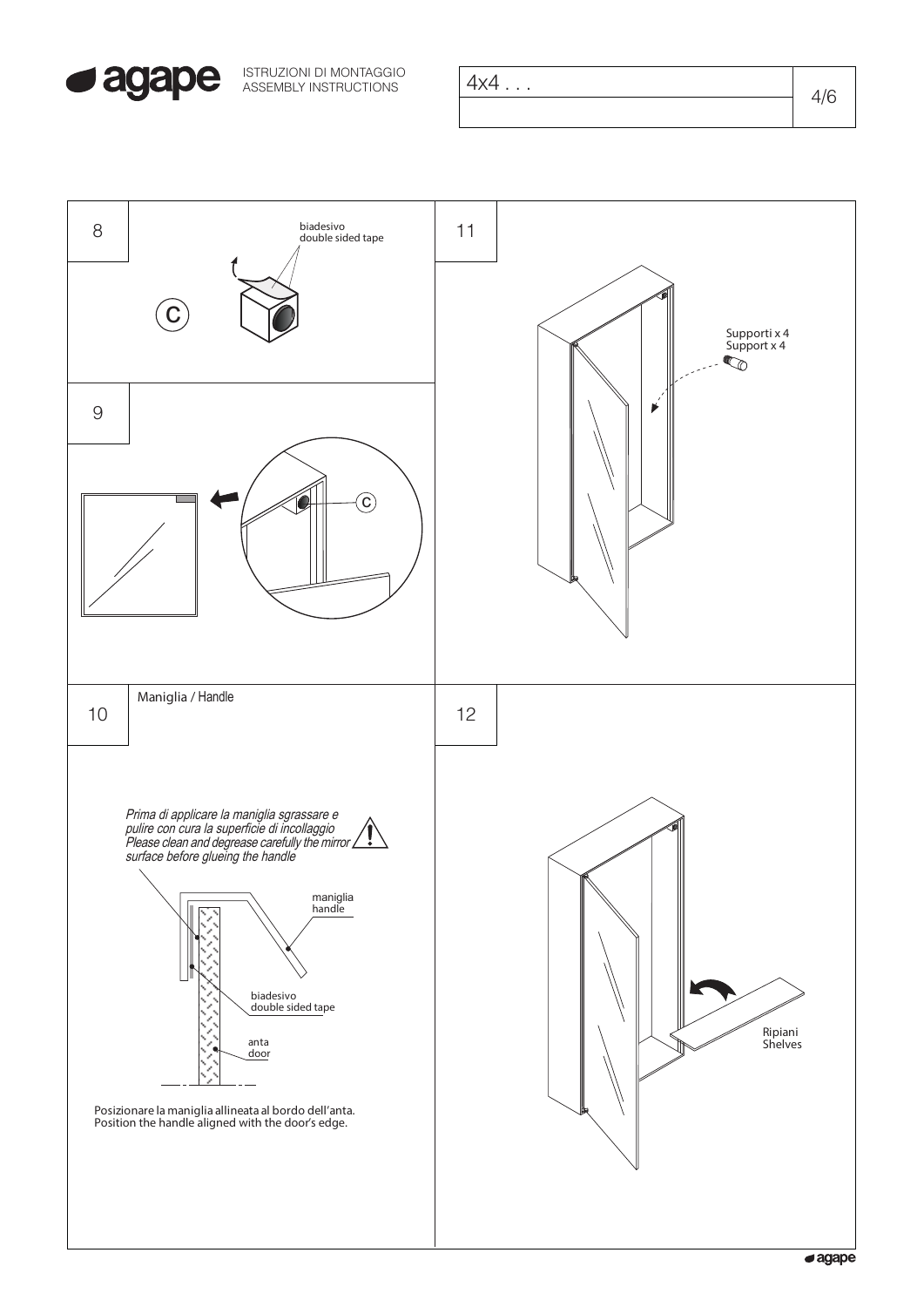

ISTRUZIONI DI MONTAGGIO ASSEMBLY INSTRUCTIONS

| $ 4x4 $ incassato / built |                 | 5/6 |
|---------------------------|-----------------|-----|
| I COD.                    | VERS.           |     |
| 06244                     | 20060500/3 - SV |     |



PREDISPOSIZIONE PREDISPOSIZIONE per incasso e **BehEDIGESOSITION** PREDISPOSITION for built-in end

INSTALLATO MOUNTED



Ricavare la nicchia in base alle misure del 4x4 e alla posizione degli ancoraggi. Create the niche based on the measures of the 4x4 and on the bracing's position.